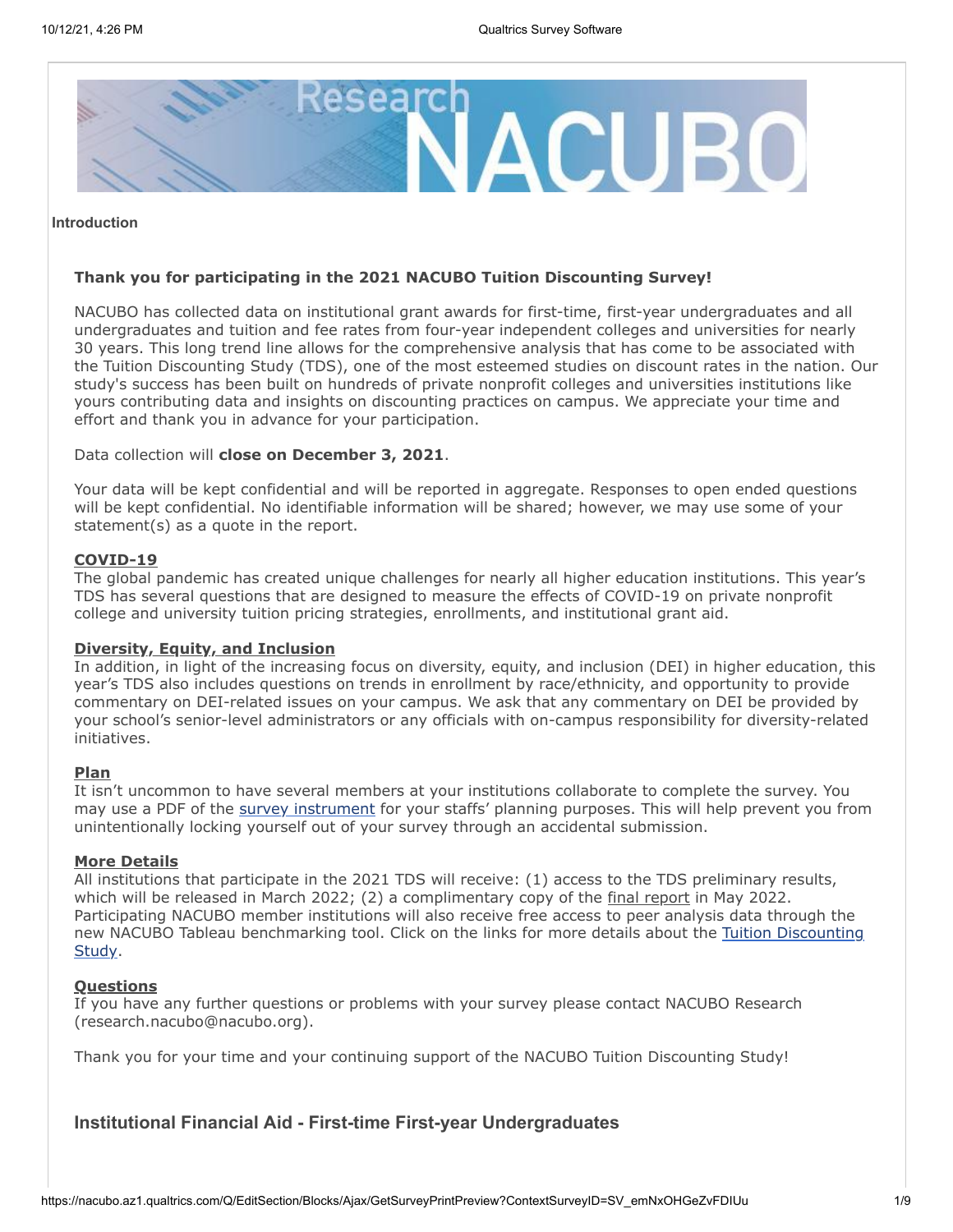$\overline{1}$ 

## First-time, first-year undergraduate students

For this section, you are asked to provide data on entering first-time, first-year undergraduates, final data for academic year 2020-21 and preliminary (estimated) data for academic year 2021-22.

### [HELP text/FAQs](https://www.nacubo.org/Research/2020/NACUBO-Tuition-Discounting-Study/Tuition-Discounting-Study-Help-Text-and-Glossary)

|                                                                                                                                                                                                                                                                                                            | <b>Final Data for</b><br><b>Academic Year</b><br>2020-21 | <b>Preliminary</b><br><b>Data for</b><br><b>Academic Year</b><br>2021-22               |
|------------------------------------------------------------------------------------------------------------------------------------------------------------------------------------------------------------------------------------------------------------------------------------------------------------|----------------------------------------------------------|----------------------------------------------------------------------------------------|
| 1. Total number of entering first-time, first-year<br>degree or certificate seeking undergraduates:<br>*Please use the same census date that you used<br>for the IPEDS survey (approximately October 1)                                                                                                    |                                                          |                                                                                        |
| 2. Total number of first-time, first-year<br>undergraduates who received an institutional<br>scholarship, fellowship, or grant (include athletic<br>scholarships, do NOT include tuition remission)<br><b>Note:</b> This response must be less than or<br>equal to what you indicated above in Question 1. |                                                          |                                                                                        |
| 3. Total <b>dollar amount</b> of institutional<br>scholarships, fellowships, and grants awarded to<br>first-time, first-year undergraduates (include<br>athletic scholarships, do NOT include tuition<br>remission):                                                                                       |                                                          |                                                                                        |
| *Provide the actual dollar amount awarded in<br>Academic Year 2020-21 and the estimated<br>amount awarded in 2021-22.                                                                                                                                                                                      |                                                          |                                                                                        |
| <b>Institutional Financial Aid - All Undergraduates</b>                                                                                                                                                                                                                                                    |                                                          |                                                                                        |
| <u>All Undergraduates</u>                                                                                                                                                                                                                                                                                  |                                                          |                                                                                        |
| For this section, you are asked to provide data on all undergraduates for final data for<br>academic year 2020-21 and estimated data for 2021-22.                                                                                                                                                          |                                                          |                                                                                        |
| HELP text/FAQs                                                                                                                                                                                                                                                                                             |                                                          |                                                                                        |
|                                                                                                                                                                                                                                                                                                            | <b>Final Data for</b><br>2020-21                         | <b>Preliminary</b><br><b>Data for</b><br><b>Academic Year Academic Year</b><br>2021-22 |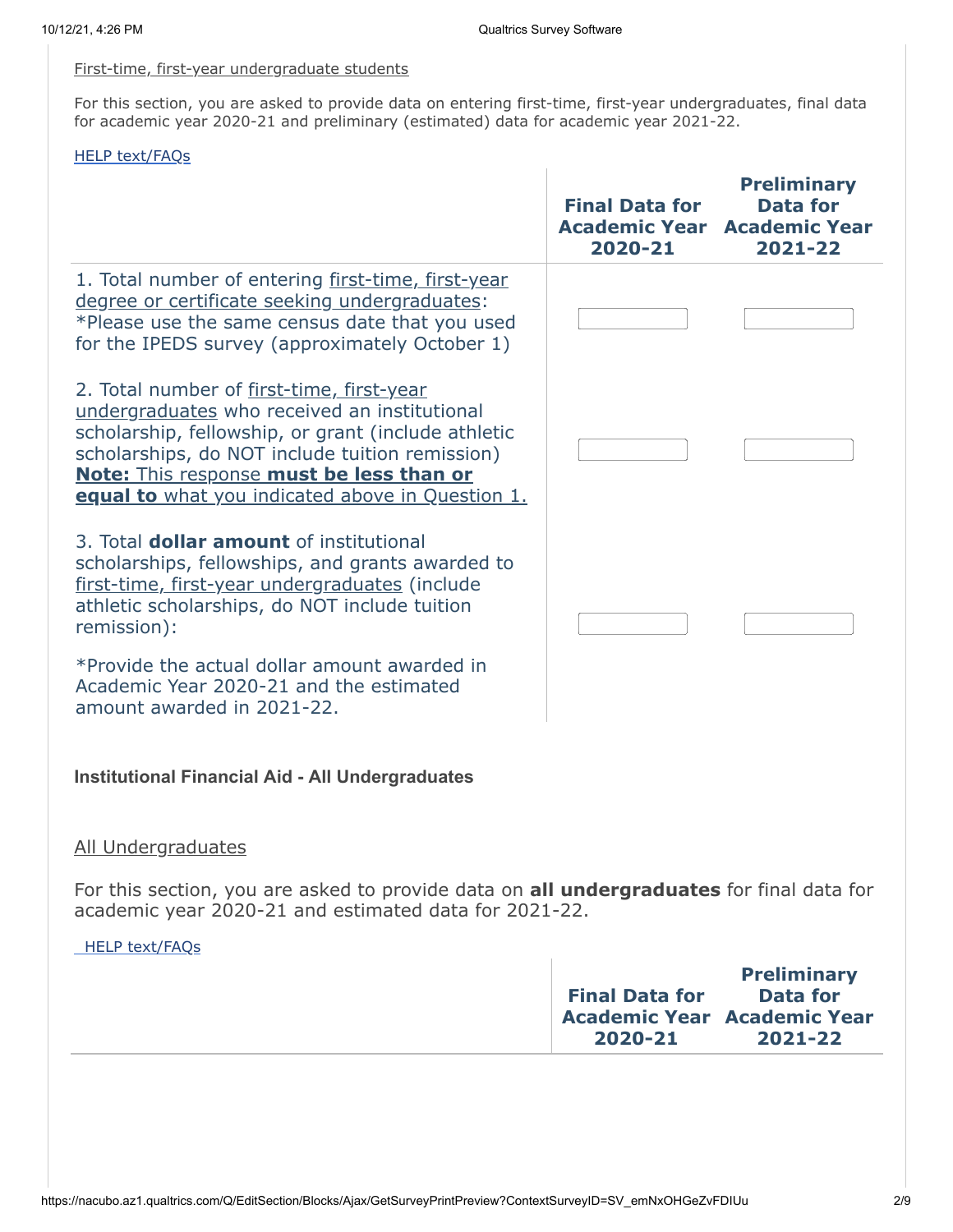|                                                                                                                                                                                                                                                                                                              |  | <b>Final Data for</b><br><b>Academic Year Academic Year</b><br>2020-21 | <b>Preliminary</b><br><b>Data for</b><br>2021-22 |
|--------------------------------------------------------------------------------------------------------------------------------------------------------------------------------------------------------------------------------------------------------------------------------------------------------------|--|------------------------------------------------------------------------|--------------------------------------------------|
| 4. Total number of all undergraduates                                                                                                                                                                                                                                                                        |  |                                                                        |                                                  |
| * For Final Data, please use the same census date<br>that you used for the IPEDS survey<br>(approximately October 1)<br><b>Note:</b> This response must be greater than or<br>equal to what you indicated in Question 1.                                                                                     |  |                                                                        |                                                  |
| 5. Total number of all undergraduates (as<br>reported in question 4) who received an<br>institutional scholarship, fellowship, or grant<br>(include athletic scholarships, do NOT include<br>tuition remission)<br>Note: This response must be greater than or<br>equal to what you indicated in Question 2. |  |                                                                        |                                                  |
| 6. Total <b>dollar amount</b> of institutional<br>scholarships, fellowships, and grants awarded<br>to all undergraduates (include athletic<br>scholarships, do NOT include tuition remission):<br>*Provide the actual dollar amount awarded in<br>Academic Year 2020-21 and the estimated                    |  |                                                                        |                                                  |
| amount awarded in 2021-22.<br><b>Total Funding for Institutional Grants</b>                                                                                                                                                                                                                                  |  |                                                                        |                                                  |
| 7. Approximately what percentage of total institutional grant awards for all<br>undergraduates in 2020-21 (as reported in Question 6) was funded from the following<br>sources? It must total to 100 percent.                                                                                                |  |                                                                        |                                                  |
|                                                                                                                                                                                                                                                                                                              |  | Percentage                                                             |                                                  |
| Endowment earnings/withdrawals                                                                                                                                                                                                                                                                               |  | 0<br>$\frac{0}{0}$                                                     |                                                  |
| Gifts/fund raising/donations to<br>annual funds                                                                                                                                                                                                                                                              |  | 0<br>$\frac{0}{0}$                                                     |                                                  |
| <b>Institutional Reserves</b>                                                                                                                                                                                                                                                                                |  | 0<br>$\frac{0}{0}$                                                     |                                                  |
| Other undedicated sources                                                                                                                                                                                                                                                                                    |  | 0<br>$\frac{0}{0}$                                                     |                                                  |
| To OPT OUT of this question, please<br>report 100 in this category.                                                                                                                                                                                                                                          |  | 0<br>$\frac{0}{0}$                                                     |                                                  |
| #Conjoint, Total#                                                                                                                                                                                                                                                                                            |  | $\pmb{0}$<br>$\frac{0}{0}$                                             |                                                  |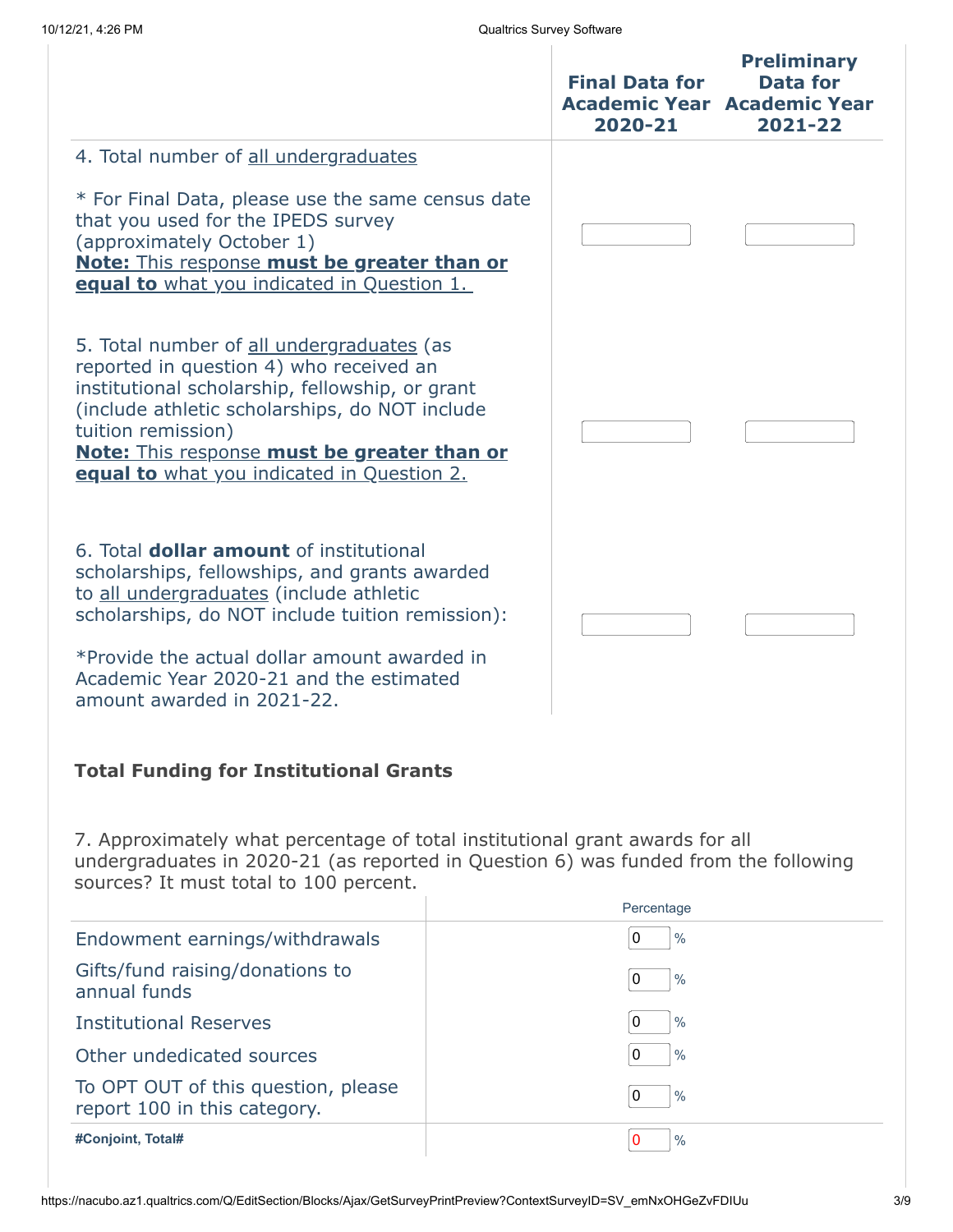# **Published Prices and Total Gross Tuition and Mandatory Fee Revenue**

|                                                                                                                                                                                                                                                            | <b>Final Data</b><br>for Academic<br><b>Year 2020-</b><br>21 | <b>Preliminary</b><br><b>Data for</b><br><b>Academic</b><br><b>Year 2021-22</b> |
|------------------------------------------------------------------------------------------------------------------------------------------------------------------------------------------------------------------------------------------------------------|--------------------------------------------------------------|---------------------------------------------------------------------------------|
| 8. Published undergraduate price for tuition and<br>mandatory fees (or "sticker price") excluding room<br>and board (as reported in IPEDS Institutional<br>Characteristics Survey Part D, Student Charges)                                                 |                                                              |                                                                                 |
| <b>HELP Text/FAQs</b>                                                                                                                                                                                                                                      |                                                              |                                                                                 |
| 9. Published undergraduate price of on-campus room<br>and board.                                                                                                                                                                                           |                                                              |                                                                                 |
| 10. Total gross tuition and mandatory fee revenue<br>for all undergraduate students                                                                                                                                                                        |                                                              |                                                                                 |
| <b>Note:</b> This Question is NOT the same as Question 8.<br>The response to this question is typically estimated<br>by multiplying the sticker price of tuition/fees with<br>the total number of undergraduate students.                                  |                                                              |                                                                                 |
| 11. Total gross room and board revenue for <b>all</b><br>undergraduate students living on campus.                                                                                                                                                          |                                                              |                                                                                 |
| <b>Note:</b> This Question is NOT the same as Question 9.<br>The response to this question can be estimated by<br>multiplying the published undergraduate on-campus<br>room and board charges by the number of<br>undergraduate students living on campus. |                                                              |                                                                                 |
| Diversity, Equity, and Inclusion (DEI)                                                                                                                                                                                                                     |                                                              |                                                                                 |
| 12. What percentage (approximately) of your total undergraduate institutional grant<br>recipients in academic year 2020-21 (as reported in Question 5) also received Federal<br>Pell Grants?                                                               |                                                              |                                                                                 |
|                                                                                                                                                                                                                                                            |                                                              |                                                                                 |

|                                                                            | 20 | 40 | 60 | 80 | 100 |
|----------------------------------------------------------------------------|----|----|----|----|-----|
| Percent of<br>institutional grant<br>recipients who also<br>received Pell. |    |    |    |    |     |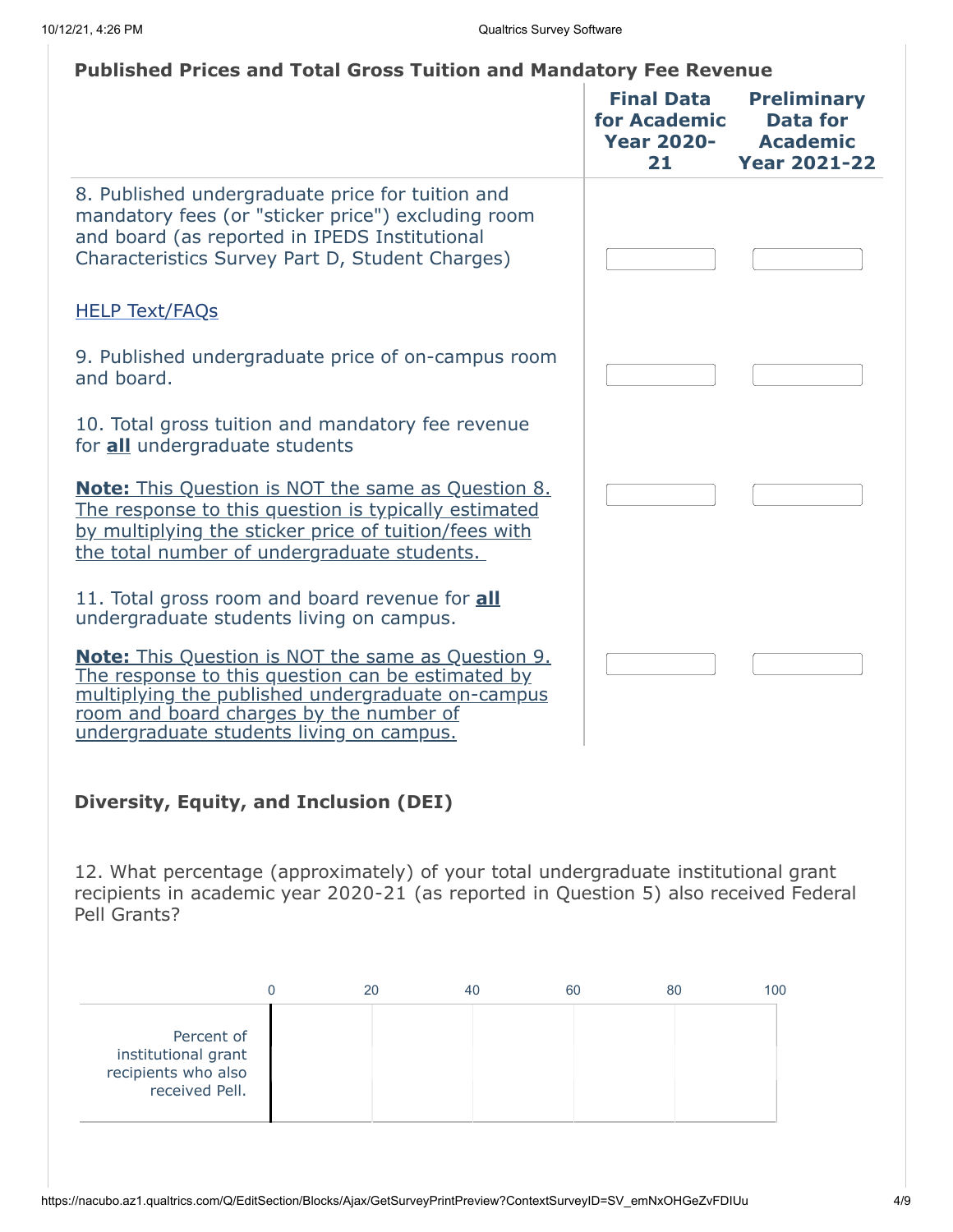13. What was the racial/ethnic distribution of the entering class of first-time, first-year undergraduates in academic year 2016-17 and 2020-21? (as of your IPEDS census dates for 2016-17 and 2020-21, respectively.) **NOTE: To the best extent possible, responses to this question should be based on undergraduates who were U.S. citizens and permanent residents only.**

|                                                                        | <b>Academic Year 2016-17</b> | <b>Academic Year 2020-21</b>  |
|------------------------------------------------------------------------|------------------------------|-------------------------------|
| American Indian or Alaska Native                                       | 0<br>$\frac{0}{0}$           | $\mathbf 0$<br>$\frac{0}{0}$  |
| Asian                                                                  | $\pmb{0}$<br>$\frac{0}{0}$   | $\mathbf{0}$<br>$\frac{0}{0}$ |
| <b>Black or African American</b>                                       | 0<br>$\frac{0}{0}$           | $\frac{0}{0}$<br>0            |
| Hispanic/Latinx                                                        | 0<br>$\frac{0}{0}$           | $\%$<br>0                     |
| Native Hawaiian or Other Pacific<br><b>Islander</b>                    | 0<br>$\frac{0}{0}$           | $\frac{0}{0}$<br>0            |
| White                                                                  | 0<br>$\frac{0}{0}$           | 0<br>$\%$                     |
| Two or more races                                                      | $\mathbf 0$<br>$\frac{0}{0}$ | 0<br>$\frac{0}{0}$            |
| Race/ethnicity unknown                                                 | $\pmb{0}$<br>$\frac{0}{0}$   | $\frac{0}{0}$<br>0            |
| To OPT OUT of this<br>question, please report<br>100 in this category. | $\mathbf 0$<br>$\frac{0}{0}$ | $\mathbf{0}$<br>$\frac{0}{0}$ |
| #Conjoint, Total#                                                      | 0<br>$\frac{0}{0}$           | $\frac{0}{0}$<br>0            |

14. Does your college or university offer one or more institutional grant aid programs specifically targeted toward the recruitment, admissions, or retention of: *(Check all that apply)*

Wards of the court/foster youth

**n** Military veterans

 $\Box$  Active duty members of the military

□ Undocumented/DACA students

 $\Box$  Refugee and/or asylee students

Other underserved population (please specify:  $\Box$ )

15. Please briefly describe any *new* institutional grant aid or other investments instituted by your institution over the past twelve months to support or enhance the recruitment, admissions, enrollment, and retention of traditionally underserved students.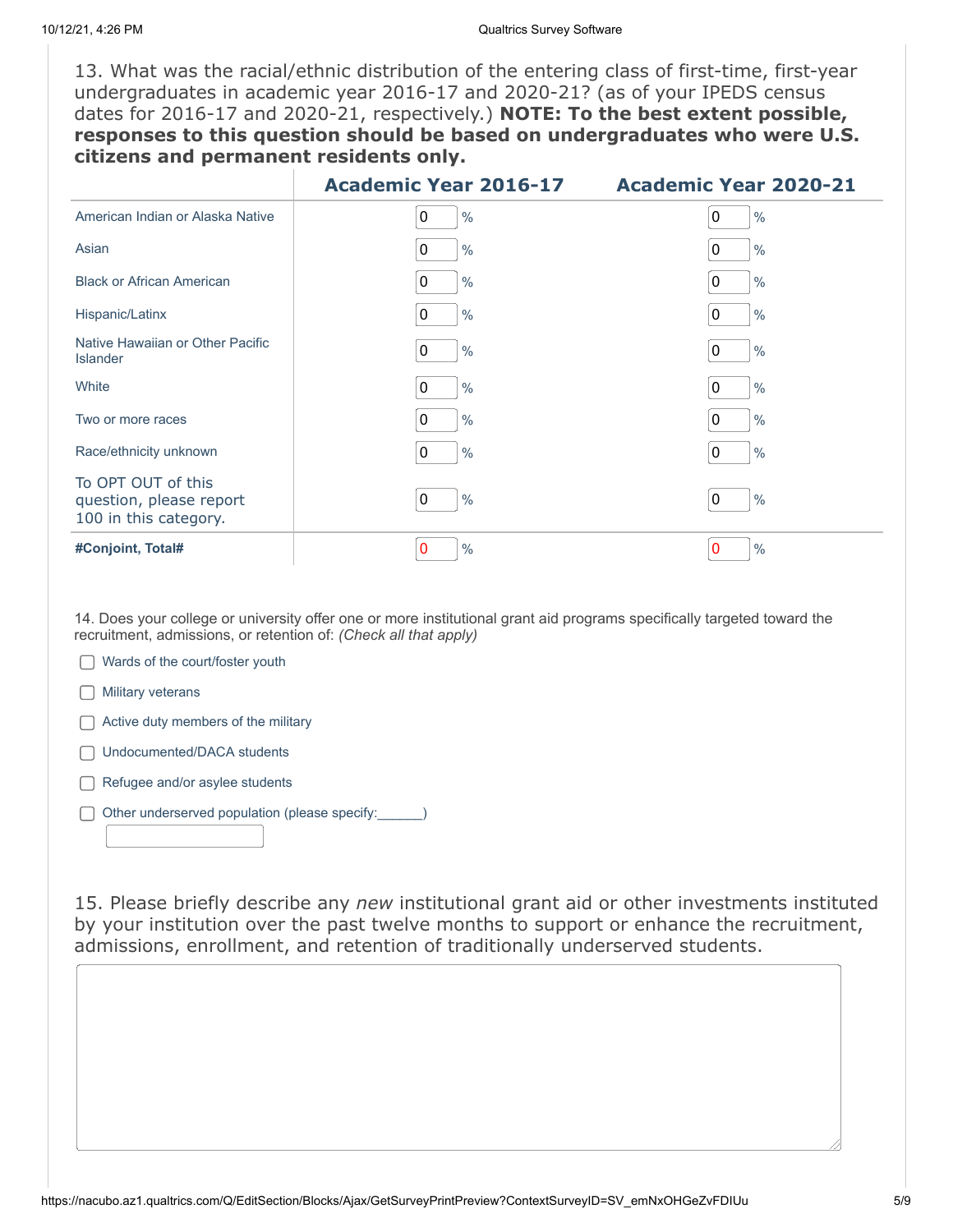# **Changes to Tuition Pricing and Institutional Aid Policies**

16. What actions or series of actions did you institute for the fall 2021 academic term due to the novel coronavirus pandemic? For example, did you reduce your tuition and fee prices, reduce or lower your room and board charges, or take any other actions related to pricing for undergraduate students? (**Please ask a member of your institution's senior administrative team to respond to this question**.)

|  |                               |  | 17. Please rank from highest to lowest (highest=1) the potential long-term impacts |  |
|--|-------------------------------|--|------------------------------------------------------------------------------------|--|
|  | COVID 19 on your institution. |  |                                                                                    |  |

Significant change (increase/decrease) in total undergraduate student enrollment

Significant change (increase/decrease) in enrollment of first-time, first-year undergraduates

Significant change (increase/decrease) in net tuition revenue

Significant change (increase/decrease) in graduate/professional student enrollment

Significant change (increase/decrease) in international student enrollment

Significant change (increase/decrease) in room and board or other revenue

Other (please specify)

No change

18. What was the change in your **total institutional revenue** from FY20 to FY21 (e.g. the difference between net tuition and fees revenue, net room and board revenue, auxiliary revenue, gift and grant revenue, total endowment return, etc. between FY20 and  $FY21$ )?

|                                                            | $-100$ | -80 | $-60$ | $-40$ | $-20$ | $\Omega$ | 20 | 40 | 60 | 80 | 100 |
|------------------------------------------------------------|--------|-----|-------|-------|-------|----------|----|----|----|----|-----|
| Percentage change<br>in your institutional<br>net revenue. |        |     |       |       |       |          |    |    |    |    |     |

19. For the fall 2021 academic term, did you adjust tuition and fee charges for undergraduates based on the students' modality of learning (i.e., in-person versus online learning)?

https://nacubo.az1.qualtrics.com/Q/EditSection/Blocks/Ajax/GetSurveyPrintPreview?ContextSurveyID=SV\_emNxOHGeZvFDIUu 6/9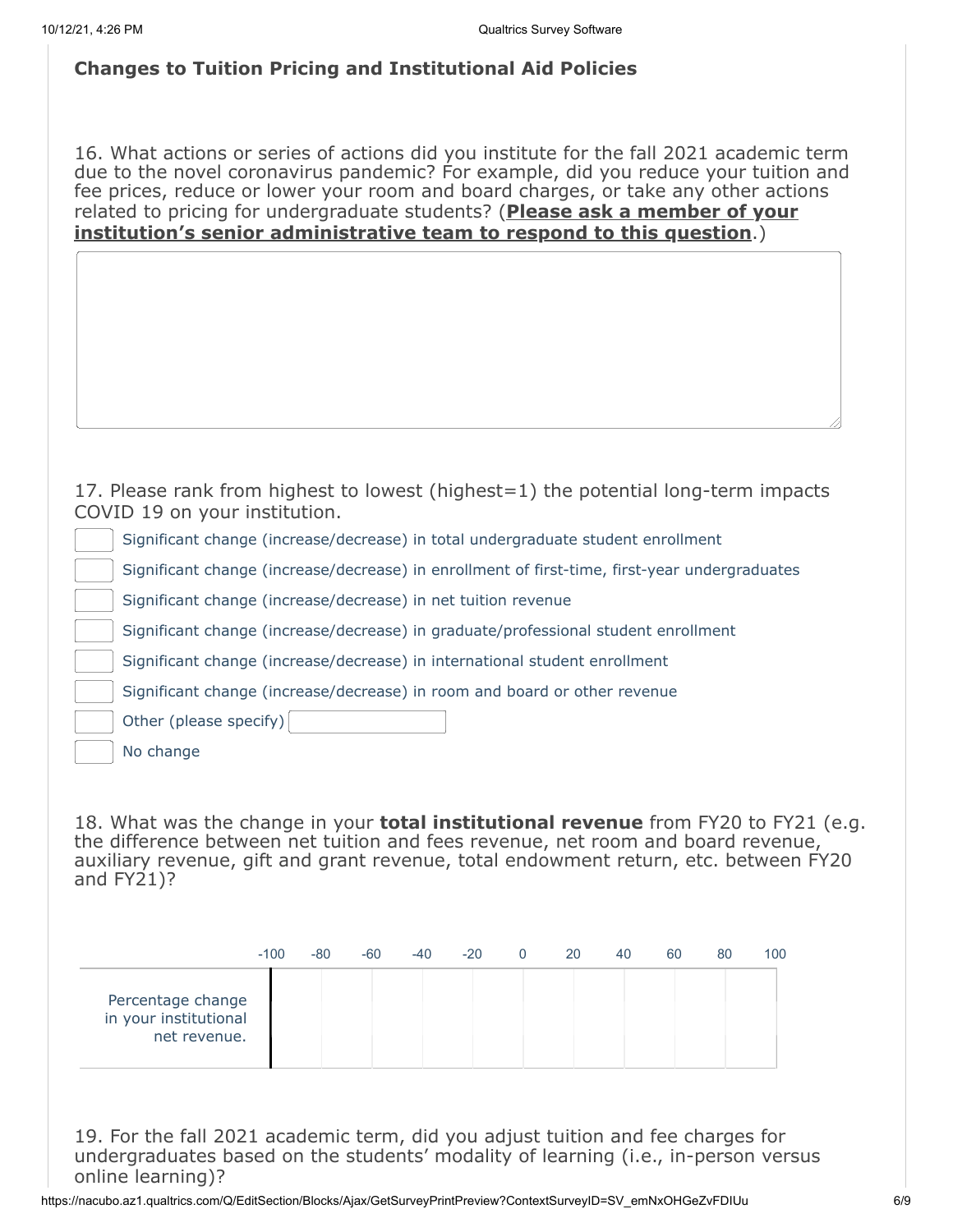- $\bigcirc$  We charged a separate price for in-person versus online/hybrid learning
- $\bigcirc$  We did not charge a separate price, but we offered a discount for online or hybrid learning
- $\bigcirc$  We did not charge a separate price or offer discounts for online or hybrid learning
- $\bigcirc$  We did not modify our tuition and fee charges
- $\bigcirc$  Other (please specify)

## **Changes in Undergraduate Enrollment**

20. What are the reasons for changes in your total undergraduate enrollment from 2020-21 to 2021-22 (as of October 1, 2021)? Check all that apply.

- $\Box$  Health and financial impacts of COVID-19 pandemic
- $\Box$  Student inability or unwillingness to participate in campus vaccination and/or masking requirements
- C Changes in student financial aid programs
- $\Box$  Closure of campus location(s) or academic program(s)
- $\Box$  Decline in international students
- $\Box$  Decline in older, non-traditional age students
- $\Box$  Increased competition from other public and private institutions in the region
- $\Box$  Other (please specify)

## **Changes in Financial Aid and Admission Strategies**

21. What strategies (or combination of strategies) has your institution adopted in FY22, or plan to adopt in FY23? (Select all that apply.)

- $\Box$  New or expanded recruitment methods (e.g., radio and television advertising)
- $\Box$  Becoming admission test optional
- $\bigcap$  Waive admission deposit
- $\Box$  Waive admission application fees
- $\Box$  New retention efforts (e.g., student success strategies)
- Financial aid (e.g., increasing institutional grants, changing packaging strategies, etc.)
- $\Box$  Changes to tuition pricing (e.g., tuition freeze/reset)
- $\Box$  Increased expansion of distance education services and support
- $\Box$  Changes to room and board pricing (e.g., refunds, reductions, etc.)
- $\Box$  Academic program changes/additions
- $\Box$  Changes in athletic programs
- □ No new strategies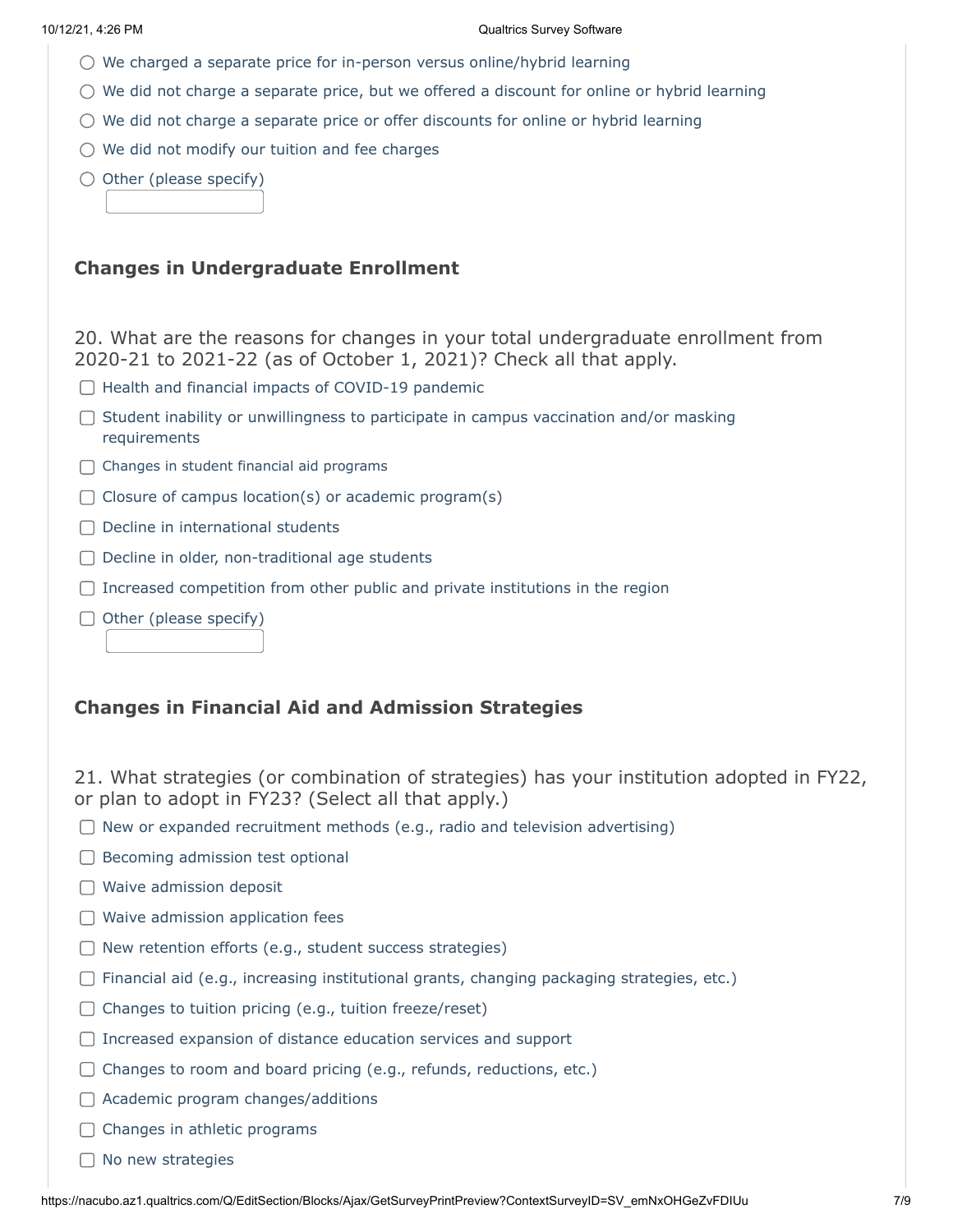$\Box$  Other (please specify)

22. Does your institution identify with any of the following categories? Select all that apply.

 $\Box$  Religiously affiliated institution

- □ HBCU (Historically Black College and University)
- Women's College
- □ HSI (Hispanic Serving Institution)
- $\Box$  None of these

Institution Name

Respondent Email Address (please provide your institutional email address)

Respondent Name

Respondent Job Title



Please review your responses before advancing to the next page. You will not be able to edit your responses once you click the "save and continue" button.